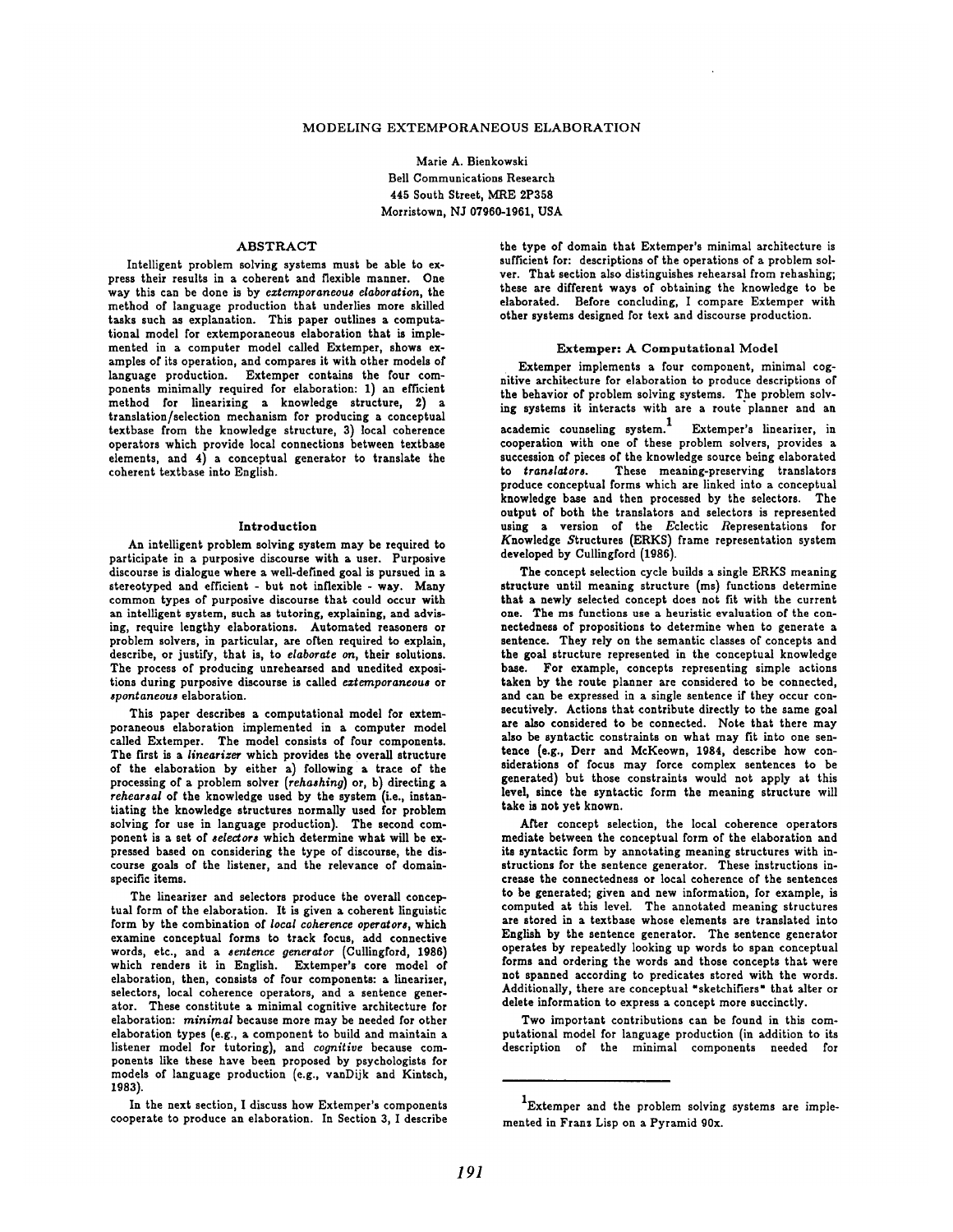elaboration). One contribution is illustrated by Extemper's use of the knowledge embodied in an intelligent system for guiding an elaboration. Extemper follows the principle that if a natural ordering exists for a body of knowledge, it should be used to guide extemporaneous elaboration. A natural ordering is one that corresponds to some common sense use of the knowledge, such as a problem solver might exhibit.

Another contribution of this elaboration model is that it demonstrates that a language production mechanism can be designed to operate primarily on conceptual, language-free forms. Manipulations are performed on the conceptual form of an elaboration, not the linguistic form. This is possible in Extemper because information from the problem solver is converted into conceptual form by the meaning-preserving translators, and the selectors, local coherence operators, and sentence generator operate only on these forms. Use of a conceptual representation throughout the elaboration process makes possible a blurring of the distinction (traditionally made in language production systems) between "what to say" and "how to say it."

#### Linearizatlon and Translation

When a topic is chosen for elaboration, the concepts to be communicated must be selected in an appropriate order. Extemper's linearizer is responsible for presenting pieces of a knowledge structure for selection in an order that is derived in some fashion from information inherent in the structure itself. To gain access to this ordering information, the linearizer must cooperate closely with the intelligent system that is producing or manipulating the knowledge. I discuss this further in Section 3 while describing the problem solving systems whose behavior Extemper describes.

Orderings can be achieved in three general ways: exploiting a given ordering, imposing an ordering, or deriving an ordering. In exploiting a given ordering, the connections already present in the knowledge structure are followed to find the next piece of information to say. An ordering must be imposed if the knowledge structure contains no ordering information or if a different ordering is desired. An imposed ordering is usually something that is known to be an effective means of ordering (e.g., describing visual scenes by salience). Deriving an ordering must be done in cases where the underlying knowledge does not contain ordering information (and such information would be expensive to compute) and no imposed ordering exists that can achieve the goals of the elaboration.

The strategy Extemper uses is to exploit the common sense ordering inherent in a knowledge structure. The principle that knowledge should be elaborated in a manner similar to the way it is used is based on the observation that complex transformations of knowledge are not found in naturally occuring elaborations, presumably because they are too time consuming to produce. However, even though Extemper uses a common sense ordering as the primary ordering method, it can be overcome by other factors such as pragmatic goals and listener input (although this has not been done for any of the implemented examples). Also, the design of Extemper's lineariser does not preclude the use of imposed structures for elaboration. In such cases, the linearizer follows an external structure instead of the one internal to the knowledge structure used by the reasoner. This flexibility is possible because Extemper's linearizer is implemented as a set of agenda-based *tasks.* Because these tasks are preemptable, so is the operation of the linearizer, in keeping with Extemper's eventual use in a discourse processing system.

Exploiting a given ordering does not guarantee a complete ordering. A planner, for example, may arbitrarily choose which parts of a plan should be pursued first if the parts independently achieve a goal. The linearizer must, in these cases, decide what parts to express first. This is done

using rules that choose among several possible next things to say. For example, in the route planning domain, a goal may be shown to be true simply by reasoning about it, for example, "I am on Olden Street because I am in E-Quad and E-Quad is on Olden Street." and "I assumed you were at Green Hall because you wanted me to meet you there." These two reasoning chains may together contribute to the satisfaction of a goal. Neither one takes precedence over another, so the linearizer uses a rule which prefers the shorter of the two (the second one). Another rule, given several subgoals for a goal, will choose the ones that are supported by reasoning chains over ones that are supported by further planning. Supplementing the ordering produced by the problem solver with (common sense) rules like these gives a complete ordering of concepts for the selectors.

#### Selection

Relevance is an important constraint on discourse production. Constraints on relevance may be imposed by the overall type of discourse, pragmatic goals, and the characteristics of the domain knowledge. Determining if a given piece of knowledge is relevant is considerably more difficult than selecting a correct ordering for a knowledge structure. Techniques that have been explored include annotations on perceptual-level representations of scenes to indicate visual salience (Conklin, et.ai., 1983), and databases containing multiple indexes keyed on user point of view (McKeown, et.ai., 1985). However, these techniques involve supplementing *static* knowledge bases and do not readily apply to selecting pertinent information from traces of a problem solver (which Extemper needs for both rehearsal and rehashing). Instead, Extemper uses selectors that rely on different relevance factors to assist in determining relevance "on the fly."

The selectors that Extemper uses are rules constrained by the overall discourse goal of the listener. This enables Extemper to produce elaborations that are tailored to a particular goal (this is the only global relevance factor used in the current implementation). The operation of the selectors is based on the ERKS method for representing meaning, namely that meaning representations consist of a kernel (main or core concept) and *nuances* (ancillary concepts that distinguish similar meaning structures). For example, "I drove to Green Hall." is distinguished from "I traveled to Green Hall." by the nuance that, in the second case, the vehicle of transportation was a car. Decomposing meaning in this way allows meaning structures to be built piecewise by the selectors.

Selectors can only perform actions that influence the conceptual content of ERKS meaning structures. They can be divided into three categories: 1) those that select information for inclusion in a meaning structure, 2) those that modify the selected information, and 3) those that add ancillary information to meaning structures. For example, a selector for the route planner might choose to include a concept representing a goal restatement, e.g., "I determined that I could meet you at Green Hall if you and I were there." Another selector (depending upon the overall discourse goal the listener is presumed to have) might choose to modify the concept to omit mention of how this conclusion was arrived at (i.e., omit "I determined that".) A selector that adds ancillary information might produce introductory sentences like the following from the academic counseling domain: "There are four major requirements you must meet for Liberal Arts and Sciences. =

The selectors add concepts to one meaning structure until the next concept to be added no longer fits with the ones already selected. In this way, complex sentences are built from separate concepts. The separate concepts are connected according to the relationships found in the knowledge structure (e.g., consecutive actions are joined with a temporal connective). Prior to sentence generation, however, more in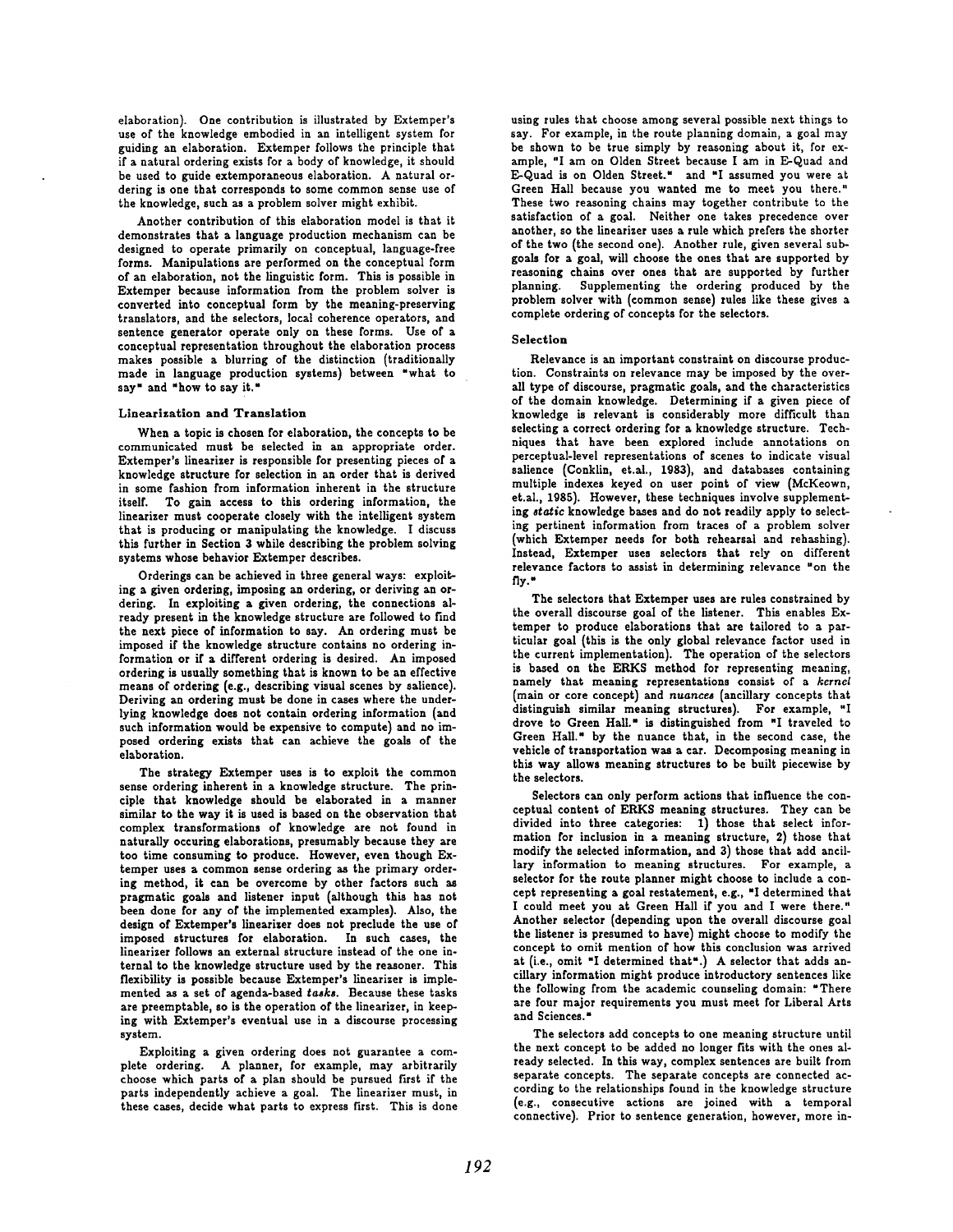formation must be added to the ERKS meaning structure.

#### Local Coherence Operators

The local coherence operators annotate ERKS meaning structures to create ties between successive parts of the elaboration. Based on examination of the conceptual forms in the current and previous meaning structures, they make decisions that may influence the syntactic form of the sentence. The most common one is the computation of given and new information, which affects focus. For example, in the route planning domain, if a sentence mentions walking to a place, that (given) location may be the focus for the next sentence.

I walked to Green Hall.

At Green Hall, I checked my mail.

Another common operation is adding connective words, e.g., using "Ok" to signal the end of a description of how a goal may be achieved in the academic counseling domain.

Local coherence operators are also used to provide certain default values for the meaning structure by filling *annotation nuances.* The most useful of these nuances are shorthand forms for full concepts that express specifications that are extrinsic to the meaning of the kernel concept: absolute time, relative time, and modals. These nuances should be filled by the problem solver, but are not because the problem solvers used do not reason about time or modal information. The English sentence generator needs this information, so it has to be added in this ad hoc manner.

The result of the first three parts, linearization, selection, and local coherence operations, is a set of generation instructions represented as a conceptual form (consisting of a kernel and major nuance concepts) plus annotations on it. This ERKS meaning representation is entered into a *teztbase, a*  representation of the contents of the discourse. After being added to the textbase, the sentence generator produces English text from it in the manner described in Section 1. Further details on the sentence generator can be found in Cullingford (1986).

## The Problem Solving Domain

The emphasis in Extemper's design has been on modeling elaborations of the knowledge and behavior of goal-directed problem solving systems. These problem solvers are typified by systems such as route planners or spatial reasoners. They are of interest because they solve commonplace problems, and their solutions can be described by commonplace (hence extemporaneous) elaborations.

Two basic categories of elaborations are needed for problem solvers, and Extemper produces both kinds. One provides a *rehashing* of something the problem solver has done from a trace of its execution. Rehashed elaborations say what was done to solve the problem, why it was done, and what the results were. The other type of elaboration uses the problem solver's knowledge base directly to elaborate on *rehearsed* knowledge. The elaborator controls a rehearsal (instead of following an execution trace) by alternately rehearsing knowledge and elaborating on it. (Here, rehearsing means fleshing out knowledge structures, e.g., by filling in the value of variables.) Rehearsal is useful for providing information without the overhead of running the problem solver.

Extemper serves as a first step for investigations into methods for producing a variety of elaborations. The problem solving elaborations it produces are descriptions of processes or actions based on the domains of route planning (rehashed elaborations) and academic counseling (rehearsed elaborations). These two domains use very different types of knowledge, from rigid and script-like (the curriculum knowledge in the academic counseling domain) to a mixture of goals, rules and plans (the route planning knowledge). Extemper's ability to interpret these different types of domain knowledge demonstrates its flexibility.

Table 1 shows a sample elaboration produced by Extemper. This description of the route planner's behavior is intended for an operator or programmer of the route planner, and is highly detailed. It gives the justifications underlying the route planner's actions and the "mental states" (e.g., determined, assumed) of the planner. Extemper also produces two less verbose elaborations from the same knowledge structure, based on different views of the discourse goal of the listener. One of them is shown in Table 2 (the other is simply the last sentence in the elaboration shown in Table 2). In the first, the listener is assumed to be unfamiliar with the area being described, in the second, a high degree of familiarity is assumed. (The output lacks fluency because the focus of this work was not on sentence generation. Some improvement in the output could be gained from more work on sentence generation and pronominalization.)

I determined that I could meet you at GreenHall if you and I were there.

I assumed you were at GreenHall because you wanted me to meet you there.

I knew I could be at.GreenHall if I was on the street that it was on, faced it, and walked to it.

GreenHall was on Washington so I wanted to be on Washington.

I knew I could be on Washington if I was on the street that intersects wlth Washington and was near the street that I was on, faced Washington, and walked to the intersection of Washington and the street that intersects with Washington and was near the street that I was on.

William was the street that intersects with Washlngton so I wanted to be on William and to walk to the intersection of Nashington and ¥1111am.

I assumed I was on William because I was at EQuad and EQuad was on William.

I assumed I faced Washington because Washington was oriented west of EQuad, I was at EQuad, and I faced west.

I walked to the intersection of Washington and Wllllam.

I knew I could face GreenHall if I turned in the direction that i turn in to be oriented towards GreenHall.

I turned right and walked to GreenHall.

Table 1: A Verbose Elaboration.

..............................................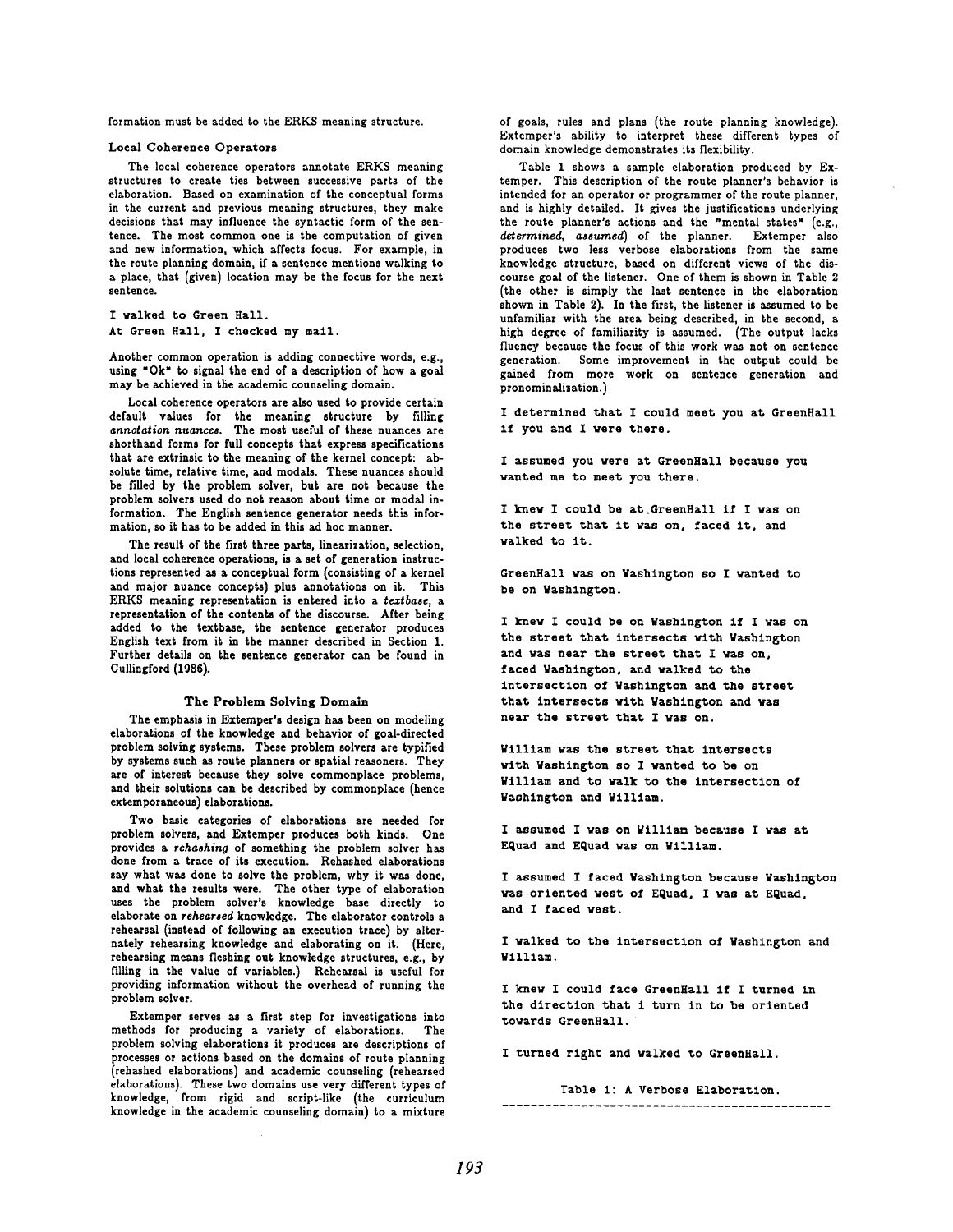I could meet you at Green Hall if you and I were there.

Washington was the street that GreenHall was on so I wanted to be on Washington.

William was the street that intersects with Washington so I wanted to be on William and to walk to the intersection of Washington and William.

I walked to the intersection of Washington and William. turned right, and walked to GreenHall.

Table 2: A Less Verbose Elaboratlon.

### Related Work

The focus of much current research on language production is on text and discourse planning. Even though Extemper models an extemporaneous process, it must generate lengthy text like text production systems, and be as flexible as discourse planning models in interacting with a user.

HELPCON (a precursor of Extemper) used the conceptual generator CGEN to generate instructions for a computeraided design system (Cullingford, 1982; Bienkowski, 1983). HELPCON extended CGEN's notion of sketchification at the concept level to the knowledge structure (KS) level by using KS sketchifiers corresponding to different links in "feature *script8 •* that described the CAD tool. HELPCON would traverse a feature script, apply the KS sketchifiers to it, and send the remaining concepts to CGEN. Extemper's use of exploited structure is similar to this.

McKeown's TEXT system (1985) uses "discourse strategies" to link communicative purposes (e.g., define, compare) with the appropriate set of rhetorical techniques (e.g., identify, contrast) for realizing them. The strategies are represented as recursive schemata which, along with the immediate focus of the discourse, impose a partial ordering on the techniques in a given strategy. Schemata are hard to find for some knowledge structures so a more knowledgedriven approach, such as Extemper uses, is needed in some cases.

Mann and Moore's (1081) system, KDS, used a fragment (break input representation into proposition-sised pieces) and compose (combine the resulting propositions) method for generating text from a semantic net representation. The aggregator that KDS uses for combining wastes effort trying useless combinations, a method which could cause problems for large texts. In similar work, Vaughan (1986) has proposed to use a plan and critique cycle to produce text. For modeling extemporaneous language production, however, critiquing is too time~consuming, and more reliable planning mechanisms are needed.

Discourse planning systems treat language as the result of execution of speech acts that are designed to affect another's beliefs or knowledge. These speech acts are planned by modeling their effects on a model of the other's beliefs and knowledge. Appelt (1082), for example, views language production as one of several modaiities for a planner of actions. His planner, KAMP, explicitly manipulates assertions involving intensional concepts such as believe and know. IIlocutionary acts such as "inform" are axiomatized to capture the intentionality behind them; this enables KAMP to reason about how it can realize its intentions.

Extemper, like discourse planners, integrates the general knowledge an intelligent system has with its language behavior. Discourse planning methods, however, are not applicable to this work because planning an entire elaboration by reasoning about how to affect another's knowledge would overwhelm any planner. Also, reasoning about speech acts does not solve basic problems in elaboration production, since the main relevant speech act for elaboration is only "inform. = A planner, rather, would have to reason about how to achieve ordering, relevance and coherence goals in an elaboration. Previous planning systems, then, have operated on a different planning level than is needed for elaborators like Extemper.

The alternative to "planning from scratch" methods is to use schemata or scripts for lengthy discourse production. While these certainly are part of an expert speaker's "bag of tricks," there are several problems with relying on them exclusively for a process like elaboration. One problem is that some elaborations, such as those involving close interaction with a problem solver that is dynamically computing the knowledge structure to be elaborated, cannot be described by schemata. Another is that schema may not be needed for some tasks, if the knowledge structure is sufficiently wellstructured.

Extemper does not offer a complete solution to either the problem of making elaboration as flexible as discourse or the problem of finding efficient ways to generate long texts. However, by making use of the knowledge that a problem solving system has, Extemper can guide an elaboration, and its reliance on a flexible task execution methodology (described in Bienkowski, 1986) to do this leaves open the possibility that a method for reasoning about discourse goals can be added in future revisions.

## Summary and Conclusions

Extemper's reliance on a reasoning system to guide its processing has been emphasized. In promoting a tight integration between language processing and reasoning components, this work is similar to the work on integrating parsing and memory described by Schank, 1980. Interfacing to a reasoning system requires a translation capability, however, so Extemper does not (in general) generate directly from the structures that the reasoner uses. But it cooperates closely enough so that, if the actions of the reasoner are regarded as the "thoughts" of the machine, Extemper serves as a window on those thoughts.

Extemper relies entirely on conceptual forms throughout its processing cycle. The exclusive use of conceptual forms has been pushed as far as possible to see if the "semantics" (or pragmatics) of a sentence could justify its "syntax." Sometimes this works; other times, nothing in a conceptual form suggests why a particular syntactic form should be needed. This results in non-fluent English. This is not to say that there is no reason for using the forms that could increase fluency, but that the reasons are to be found elsewhere. The work of McKeown (1985) on how tracking focus can affect syntactic structures, is an example of this.

Extemper represents a minimal architecture for extemporaneous elaboration as purposive discourse. The four components it uses are necessary for any elaboration system. They are also sufficient for a certain class of knowledge sources. This work contributes to research on language production by both identifying extemporaneous elaboration as a naturalistic ability that is worthy of study, and by proposing a computational model for it.